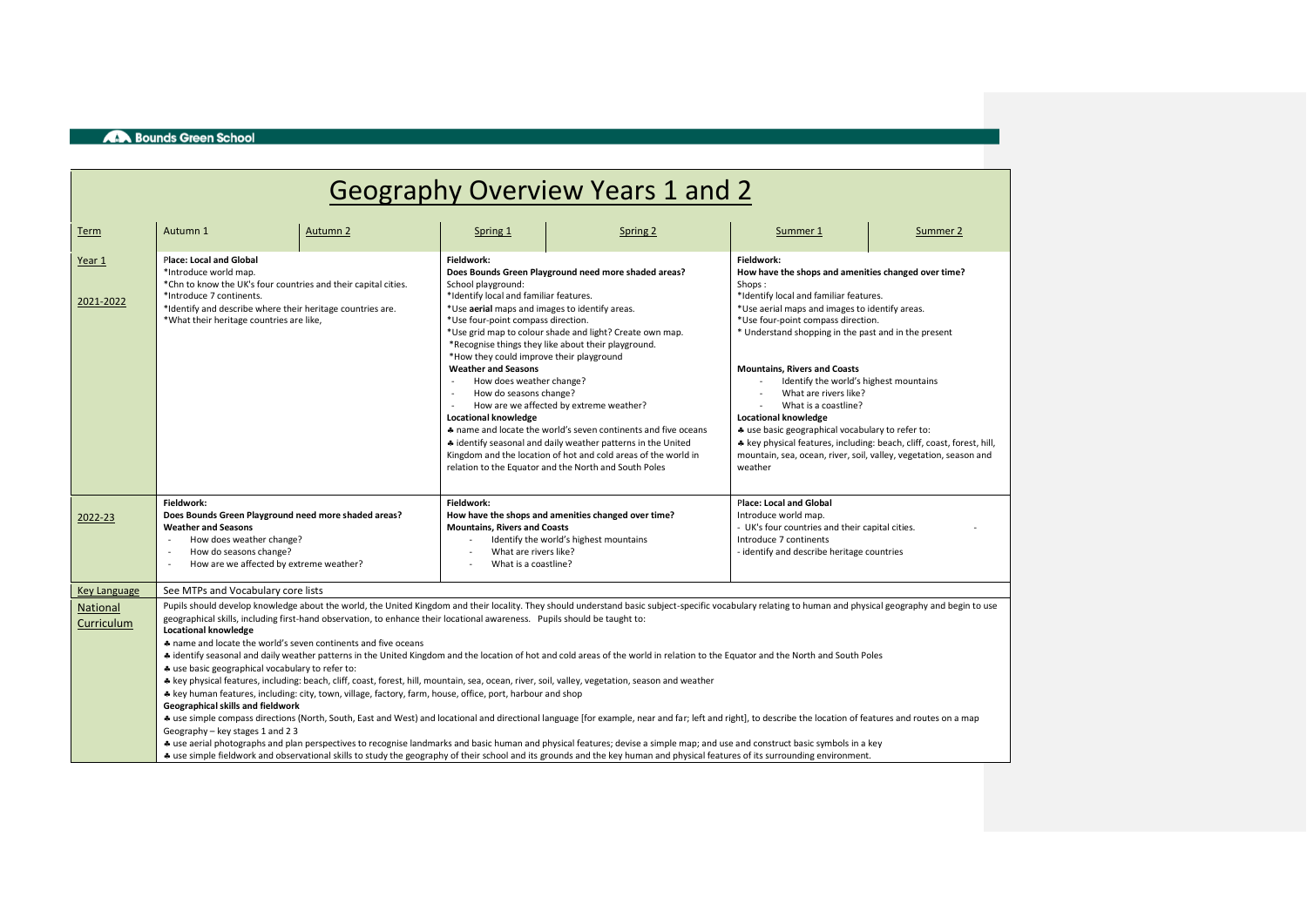| Term                                                  | Autumn 1                                                                                                                                                                                                                                                                                                                                                                                                                                                                                                                                                                                                                                                                                                                                                                                                                                                                                                                                                                                                                                                                                                                                                                                                                                                                                                                                                                                                                                                                                                                                                                                                                                                                                                                                                                                                                                                                                                                                                                                                                                                                                                                                                                                                               | Autumn 2 |  | Spring 1 | Spring 2 | Summer 1                                                                                                                                                                                                                                                                                                                                                                                                                                                                                                                                                                                                                                                    | Summer 2 |                  |
|-------------------------------------------------------|------------------------------------------------------------------------------------------------------------------------------------------------------------------------------------------------------------------------------------------------------------------------------------------------------------------------------------------------------------------------------------------------------------------------------------------------------------------------------------------------------------------------------------------------------------------------------------------------------------------------------------------------------------------------------------------------------------------------------------------------------------------------------------------------------------------------------------------------------------------------------------------------------------------------------------------------------------------------------------------------------------------------------------------------------------------------------------------------------------------------------------------------------------------------------------------------------------------------------------------------------------------------------------------------------------------------------------------------------------------------------------------------------------------------------------------------------------------------------------------------------------------------------------------------------------------------------------------------------------------------------------------------------------------------------------------------------------------------------------------------------------------------------------------------------------------------------------------------------------------------------------------------------------------------------------------------------------------------------------------------------------------------------------------------------------------------------------------------------------------------------------------------------------------------------------------------------------------------|----------|--|----------|----------|-------------------------------------------------------------------------------------------------------------------------------------------------------------------------------------------------------------------------------------------------------------------------------------------------------------------------------------------------------------------------------------------------------------------------------------------------------------------------------------------------------------------------------------------------------------------------------------------------------------------------------------------------------------|----------|------------------|
| Year 2<br>2021-2022                                   | Place:<br><b>Villages, Towns and Cities</b><br>* Name and locate 4 capitals/ countries and 4 seas<br>What are villages like<br>Identify characteristics of the four countries and capital cities of<br>What are towns like?<br>the United Kingdom and its surrounding seas<br>What are cities like?<br>Make comparisons<br>*Name, locate and identify characteristics (mountains, tourism<br>Fieldwork study:<br>and different cities) of the countries, major cities and surrounding<br>Environmental sustainability of Local area/ Playground<br>seas of the UK<br>Map work<br>points of the compass: north, south, east, west<br>* using the points of the compass in the local school context<br>* different types of map (but not the name of the map type), e.g.<br>borders (political map), mountains and rivers (topography)<br>To be able to describe the features and land use of our immediate<br>local area and to identify and discuss what we could do to make it<br>more environmentally sustainable<br>Is our local environment 'green friendly?<br>*Identify features of the local area.<br>*Create maps based on the Meercat / Poles Apart story<br>*Recognise features they like/dislike.<br>*Identify ways they could improve the local area.                                                                                                                                                                                                                                                                                                                                                                                                                                                                                                                                                                                                                                                                                                                                                                                                                                                                                                                                                      |          |  |          |          | <b>Revisit Y1 Learning</b><br>*world map<br>*7 continents and Oceans<br>*Identify and describe where their heritage countries are.<br>*What their heritage countries are like<br><b>Hot and Cold</b><br>What are polar regions like?<br>What are deserts like?<br>What are rainforests like.<br>Compare Trinidad and London Through 'Coming to England'<br>understand geographical similarities and differences through<br>studying the human and physical geography of a small area of the<br>United Kingdom, and of a small area in a contrasting non-<br>European country unit!<br>Compare seasonal and daily weather patterns in the UK and<br>Trinidad |          | Commented [EL1]: |
| Key language<br>NC objectives<br>By the end of<br>KS1 | See MTPs and Vocabulary core lists<br>Pupils should develop knowledge about the world, the United Kingdom and their locality. They should understand basic subject-specific vocabulary relating to human and physical geography and begin to use<br>geographical skills, including first-hand observation, to enhance their locational awareness.<br>Pupils should be taught to:<br>Locational knowledge * name and locate the world's seven continents and five oceans<br>* name, locate and identify characteristics of the four countries and capital cities of the United Kingdom and its surrounding seas<br>Place knowledge<br>+ understand geographical similarities and differences through studying the human and physical geography of a small area of the United Kingdom, and of a small area in a contrasting non-European Country<br>Human and physical geography<br>+ identify seasonal and daily weather patterns in the United Kingdom and the location of hot and cold areas of the world in relation to the Equator and the North and South Poles<br>* use basic geographical vocabulary to refer to:<br>* key physical features, including: beach, cliff, coast, forest, hill, mountain, sea, ocean, river, soil, valley, vegetation, season and weather<br>* key human features, including: city, town, village, factory, farm, house, office, port, harbour and shop<br>Geographical skills and fieldwork * use world maps, atlases and globes to identify the United Kingdom and its countries, as well as the countries, continents and oceans studied at this key stage<br>+ use simple compass directions (North, South, East and West) and locational and directional language [for example, near and far; left and right], to describe the location of features and routes on a map<br>Geography - key stages 1 and 2 3<br>+ use aerial photographs and plan perspectives to recognise landmarks and basic human and physical features; devise a simple map; and use and construct basic symbols in a key<br>+ use simple fieldwork and observational skills to study the geography of their school and its grounds and the key human and physical features of its surrounding environment. |          |  |          |          |                                                                                                                                                                                                                                                                                                                                                                                                                                                                                                                                                                                                                                                             |          |                  |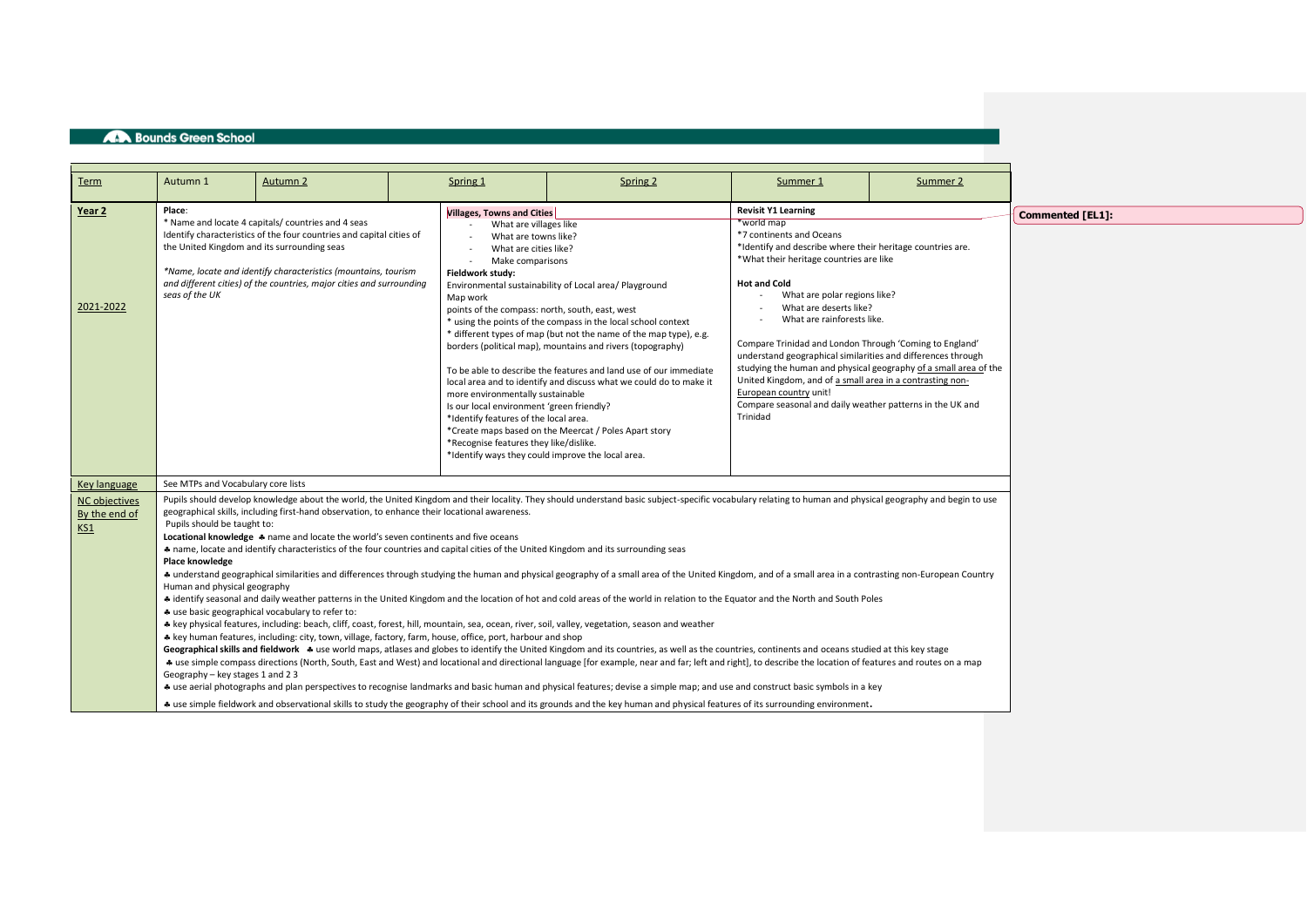|                                                   | <b>Geography Overview Y3</b>                                                                                                                                                                                                                                                                                                                                                                                                                                                                                                                                                                                                                                                                                                                                                                                                                                                                                                                                                                                                                            |                     |                                                                                                                                                                                                                                                                                                                                                                                                                                                                                                                                                                                                                                                                                                                                |                                                                                                                                                                                                                                                                                                                                                                                                                                                                                                                                                     |  |                                                                                                                                                                                                                                                                                                                                                                                                                                                                                                                                                                                                                                                                                                                                                                                                                                                                                                                                                                                           |                                                                                                                                                                                                                                                                                                                                                                                                                                                                                                                                                                                                                                                                                                                                                                                                                                                                                                                                                                                                                                                                                                           |  |  |  |
|---------------------------------------------------|---------------------------------------------------------------------------------------------------------------------------------------------------------------------------------------------------------------------------------------------------------------------------------------------------------------------------------------------------------------------------------------------------------------------------------------------------------------------------------------------------------------------------------------------------------------------------------------------------------------------------------------------------------------------------------------------------------------------------------------------------------------------------------------------------------------------------------------------------------------------------------------------------------------------------------------------------------------------------------------------------------------------------------------------------------|---------------------|--------------------------------------------------------------------------------------------------------------------------------------------------------------------------------------------------------------------------------------------------------------------------------------------------------------------------------------------------------------------------------------------------------------------------------------------------------------------------------------------------------------------------------------------------------------------------------------------------------------------------------------------------------------------------------------------------------------------------------|-----------------------------------------------------------------------------------------------------------------------------------------------------------------------------------------------------------------------------------------------------------------------------------------------------------------------------------------------------------------------------------------------------------------------------------------------------------------------------------------------------------------------------------------------------|--|-------------------------------------------------------------------------------------------------------------------------------------------------------------------------------------------------------------------------------------------------------------------------------------------------------------------------------------------------------------------------------------------------------------------------------------------------------------------------------------------------------------------------------------------------------------------------------------------------------------------------------------------------------------------------------------------------------------------------------------------------------------------------------------------------------------------------------------------------------------------------------------------------------------------------------------------------------------------------------------------|-----------------------------------------------------------------------------------------------------------------------------------------------------------------------------------------------------------------------------------------------------------------------------------------------------------------------------------------------------------------------------------------------------------------------------------------------------------------------------------------------------------------------------------------------------------------------------------------------------------------------------------------------------------------------------------------------------------------------------------------------------------------------------------------------------------------------------------------------------------------------------------------------------------------------------------------------------------------------------------------------------------------------------------------------------------------------------------------------------------|--|--|--|
| Term                                              | Autumn1                                                                                                                                                                                                                                                                                                                                                                                                                                                                                                                                                                                                                                                                                                                                                                                                                                                                                                                                                                                                                                                 | Autumn <sub>2</sub> | Spring 1                                                                                                                                                                                                                                                                                                                                                                                                                                                                                                                                                                                                                                                                                                                       | Spring 2                                                                                                                                                                                                                                                                                                                                                                                                                                                                                                                                            |  | Summer 1                                                                                                                                                                                                                                                                                                                                                                                                                                                                                                                                                                                                                                                                                                                                                                                                                                                                                                                                                                                  | Summer 2                                                                                                                                                                                                                                                                                                                                                                                                                                                                                                                                                                                                                                                                                                                                                                                                                                                                                                                                                                                                                                                                                                  |  |  |  |
| Year <sub>3</sub>                                 |                                                                                                                                                                                                                                                                                                                                                                                                                                                                                                                                                                                                                                                                                                                                                                                                                                                                                                                                                                                                                                                         |                     | Comparing global context with regional (Wales) runs across Units                                                                                                                                                                                                                                                                                                                                                                                                                                                                                                                                                                                                                                                               |                                                                                                                                                                                                                                                                                                                                                                                                                                                                                                                                                     |  |                                                                                                                                                                                                                                                                                                                                                                                                                                                                                                                                                                                                                                                                                                                                                                                                                                                                                                                                                                                           |                                                                                                                                                                                                                                                                                                                                                                                                                                                                                                                                                                                                                                                                                                                                                                                                                                                                                                                                                                                                                                                                                                           |  |  |  |
| 2021-2022<br>2022-2023                            | Autumn 2021<br>Where do we live?<br>Place: Greater London and<br>other regions across the<br>UK<br>*Exploring maps of UK:<br>locate local counties and<br>maior cities<br>*Express views on local<br>region<br>*Name and locate<br>geographical regions of<br>the UK.<br>*Identify human and<br>physical characteristics of<br>local region<br>Recap human and physical<br>features.                                                                                                                                                                                                                                                                                                                                                                                                                                                                                                                                                                                                                                                                    |                     | Rivers.<br>Rivers Depth focus: The River Indus - its<br>source, course, uses, and some of its<br>environmental challenges. How rivers<br>get their water - the source, springs, the<br>water cycle (and so prepares for<br>relationship between mountains and<br>weather). How do rivers shape the<br>land? The river's load. Flooding. Depth<br>focus: River Severn: builds sense of<br>place (and so prepares for later work on<br>agriculture & Wales) Wildlife in the<br>River Severn Fishing, local agriculture,<br>pollution problems. How do rivers,<br>people and land affect each other?<br>Comparing the River Indus with the<br>River Severn.<br>Fieldwork Focus: New River in Bowes<br>Park and/or Thames Barrier. | <b>Mountains:</b> Snowdonia and the<br>Andes<br>Highest mountain in each of the four<br>countries of the UK. Mountain ranges<br>and mountainous regions: Brecon<br>Beacons, Highlands, Lake district,<br>Snowdonia, Pennines, Yorkshire<br>Dales. Why do people live on<br>mountains? Depth focus: Andes and<br>terraced farming. Depth focus:<br>Snowdonia. Sustained geographical<br>theme: Relationship between<br>mountains and weather. Relationship<br>between mountains and people How<br>do mountains interact with what is<br>around them? |  | <b>Settlements &amp; cities</b><br>Settlement types, hamlet, village, town,<br>city etc; land use, settlements by rivers.<br>Major cities in the UK - locational<br>overview (recap rivers - how are the cities<br>linked to the rivers?) How is London<br>shaped by the River Thames? London as a<br>conurbation and London boroughs Two<br>cities: Cardiff and London, inc economy &<br>transport. How do people move about in<br>Cardiff? How do people move about in<br>London? (e.g. tube map). Patterns of<br>settlement in Cardiff and London. Map<br>Skills: using a grid to find and compare<br>locations. How are settlements similar<br>and different                                                                                                                                                                                                                                                                                                                          | <b>Agriculture</b><br>Arable farming, pastoral farming, mixed<br>farming, how farming changes the landscape.<br>How the food we eat affects farming<br>(seasonal food, local food, pesticides, organic<br>food, vegetarian and plant-based diets that<br>do not use animals; link to fish farming, builds<br>on fish farming in Indus River Y3 Autumn 1).<br>Sheep farming in Wales - Snowdonia.<br>Locational knowledge revisited: Wales,<br>Snowdonia, Gloucestershire (revisit<br>mountains, revisit River Severn). New<br>locational knowledge: Sussex Geographical<br>theme: links between food consumption<br>patterns and farming; issues arising e.g. local<br>sourcing. Optional local fieldwork<br>investigating local shops - their sourcing,<br>economic and ethical considerations. This is<br>the beginning of a sustained theme in rest of<br>KS2 on farming, across the globe: Where does<br>our food come from? Why does this matter?<br>How does food connect us across the world?<br>What ecosystems do we affect when we buy<br>and cook our food? How are we connected to<br>farmers |  |  |  |
|                                                   | Rivers.                                                                                                                                                                                                                                                                                                                                                                                                                                                                                                                                                                                                                                                                                                                                                                                                                                                                                                                                                                                                                                                 | <b>Mountains</b>    | Settlements                                                                                                                                                                                                                                                                                                                                                                                                                                                                                                                                                                                                                                                                                                                    | Agriculture                                                                                                                                                                                                                                                                                                                                                                                                                                                                                                                                         |  | Volcanoes                                                                                                                                                                                                                                                                                                                                                                                                                                                                                                                                                                                                                                                                                                                                                                                                                                                                                                                                                                                 | Climate and Biomes                                                                                                                                                                                                                                                                                                                                                                                                                                                                                                                                                                                                                                                                                                                                                                                                                                                                                                                                                                                                                                                                                        |  |  |  |
| <b>Key Language</b>                               |                                                                                                                                                                                                                                                                                                                                                                                                                                                                                                                                                                                                                                                                                                                                                                                                                                                                                                                                                                                                                                                         |                     | See geography MTPs and HEP core vocab lists: Rivers, Mountains, Settlements and Agriculture                                                                                                                                                                                                                                                                                                                                                                                                                                                                                                                                                                                                                                    |                                                                                                                                                                                                                                                                                                                                                                                                                                                                                                                                                     |  |                                                                                                                                                                                                                                                                                                                                                                                                                                                                                                                                                                                                                                                                                                                                                                                                                                                                                                                                                                                           |                                                                                                                                                                                                                                                                                                                                                                                                                                                                                                                                                                                                                                                                                                                                                                                                                                                                                                                                                                                                                                                                                                           |  |  |  |
| <b>National</b><br>Curriculum<br>By the end of Y3 | Pupils should extend their knowledge and understanding beyond the local area to include the United<br>Kingdom. This will include the location and characteristics of a range of the world's most significant<br>human and physical features. They should develop their use of geographical knowledge, understanding<br>and skills to enhance their locational and place knowledge.<br>Pupils should be taught to:<br><b>Locational knowledge</b><br>* name and locate counties and cities of the United Kingdom, geographical regions and their<br>identifying human and physical characteristics, key topographical features (including hills, mountains,<br>coasts and rivers), and land-use patterns; and understand how some of these aspects have changed<br>over time $\clubsuit$ identify the position and significance of latitude, longitude, Equator, Northern<br>Hemisphere, Southern Hemisphere, the Tropics of Cancer and Capricorn, Arctic and Antarctic Circle,<br>the Prime/Greenwich Meridian and time zones (including day and night) |                     |                                                                                                                                                                                                                                                                                                                                                                                                                                                                                                                                                                                                                                                                                                                                |                                                                                                                                                                                                                                                                                                                                                                                                                                                                                                                                                     |  | Place knowledge $\clubsuit$ understand geographical similarities and differences through the study of<br>human and physical geography of a region of the United Kingdom<br>Describe and understand key aspects of:<br>* physical geography, including: climate zones, biomes and vegetation belts, rivers, mountains,<br>volcanoes and earthquakes, and the water cycle<br>* human geography, including: types of settlement and land use<br>Geographical skills and fieldwork $\clubsuit$ use maps, atlases, globes and digital/computer mapping to<br>locate countries and describe features studied<br>* use the eight points of a compass, four and six-figure grid references, symbols and key (including<br>the use of OS maps) to build their knowledge of the United Kingdom<br>* use fieldwork to observe, measure, record and present the human and physical features in the<br>local area using a range of methods, including sketch maps, plans and graphs, and digital tech. |                                                                                                                                                                                                                                                                                                                                                                                                                                                                                                                                                                                                                                                                                                                                                                                                                                                                                                                                                                                                                                                                                                           |  |  |  |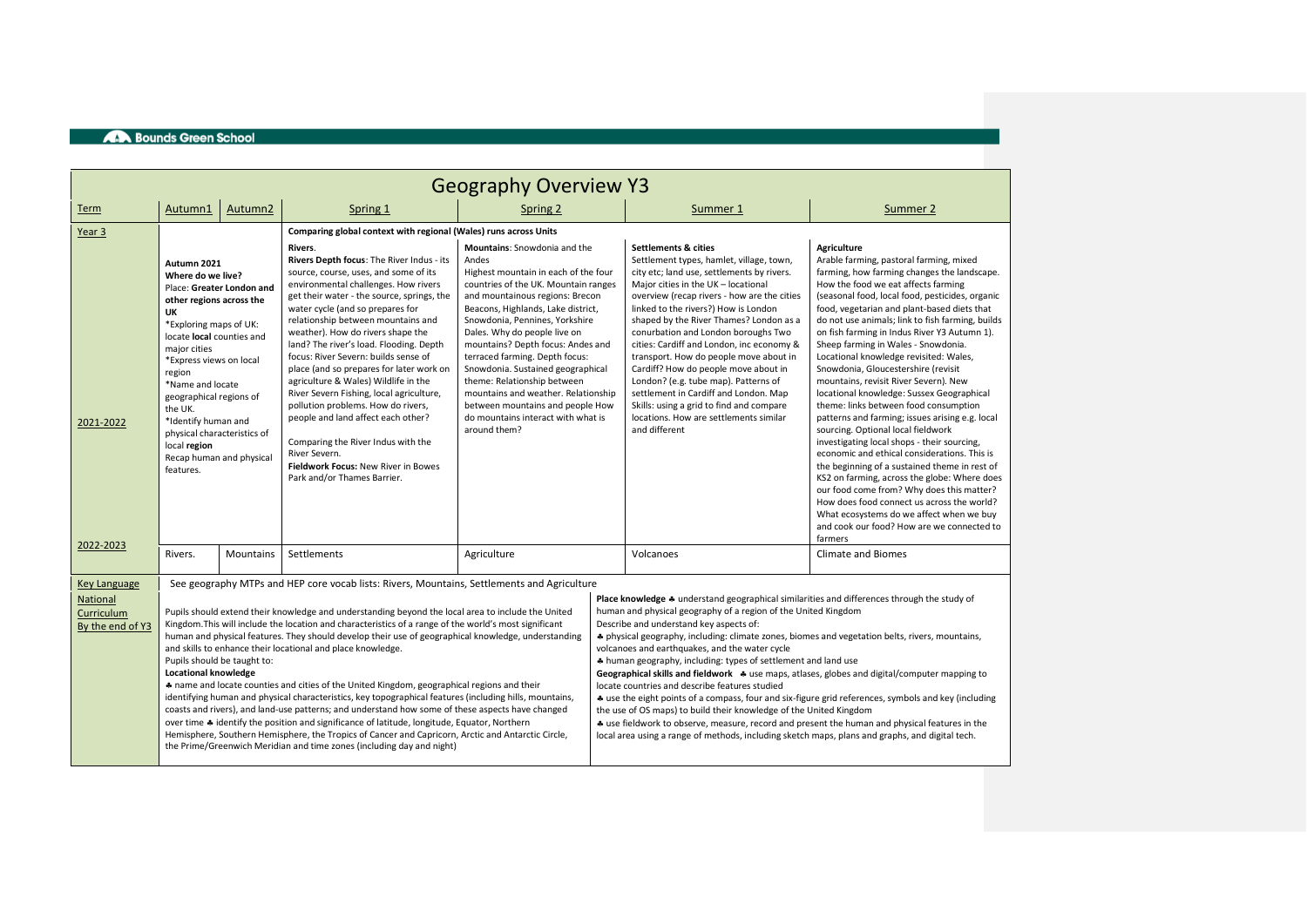| <b>Geography Overview Y4</b>            |                                                                                                                                                                                                                                                                                                                                                                                                                                                                                                                                                                                                                                                                                                                                                                                                                                                                                                                                                                                                                                                                                                                                                                                                                                                                                                                                                                                                                                                                                                                                                                                                                                                                                                                                                                                                                                                                                                                                                                                                                                                                                                                                                                                                                                                                                                                                           |                                 |                                                                                                                                                                                                                                                                                                                                                                                                                                                                    |                                                                                                                                                                                                                                                                                                                                                                                                                                                                                                                                                                                                                                                                                                            |                                                                                                                                                                                                                                                                                                                                                                                                                                                                                                                                            |                                                                                                                                                                                                                                                                                                                                                                                                                                                                                                                                                                                                                                                               |  |  |  |
|-----------------------------------------|-------------------------------------------------------------------------------------------------------------------------------------------------------------------------------------------------------------------------------------------------------------------------------------------------------------------------------------------------------------------------------------------------------------------------------------------------------------------------------------------------------------------------------------------------------------------------------------------------------------------------------------------------------------------------------------------------------------------------------------------------------------------------------------------------------------------------------------------------------------------------------------------------------------------------------------------------------------------------------------------------------------------------------------------------------------------------------------------------------------------------------------------------------------------------------------------------------------------------------------------------------------------------------------------------------------------------------------------------------------------------------------------------------------------------------------------------------------------------------------------------------------------------------------------------------------------------------------------------------------------------------------------------------------------------------------------------------------------------------------------------------------------------------------------------------------------------------------------------------------------------------------------------------------------------------------------------------------------------------------------------------------------------------------------------------------------------------------------------------------------------------------------------------------------------------------------------------------------------------------------------------------------------------------------------------------------------------------------|---------------------------------|--------------------------------------------------------------------------------------------------------------------------------------------------------------------------------------------------------------------------------------------------------------------------------------------------------------------------------------------------------------------------------------------------------------------------------------------------------------------|------------------------------------------------------------------------------------------------------------------------------------------------------------------------------------------------------------------------------------------------------------------------------------------------------------------------------------------------------------------------------------------------------------------------------------------------------------------------------------------------------------------------------------------------------------------------------------------------------------------------------------------------------------------------------------------------------------|--------------------------------------------------------------------------------------------------------------------------------------------------------------------------------------------------------------------------------------------------------------------------------------------------------------------------------------------------------------------------------------------------------------------------------------------------------------------------------------------------------------------------------------------|---------------------------------------------------------------------------------------------------------------------------------------------------------------------------------------------------------------------------------------------------------------------------------------------------------------------------------------------------------------------------------------------------------------------------------------------------------------------------------------------------------------------------------------------------------------------------------------------------------------------------------------------------------------|--|--|--|
| Term                                    | Autumn<br>$\overline{1}$                                                                                                                                                                                                                                                                                                                                                                                                                                                                                                                                                                                                                                                                                                                                                                                                                                                                                                                                                                                                                                                                                                                                                                                                                                                                                                                                                                                                                                                                                                                                                                                                                                                                                                                                                                                                                                                                                                                                                                                                                                                                                                                                                                                                                                                                                                                  | Autumn<br>$\overline{2}$        | Spring 1                                                                                                                                                                                                                                                                                                                                                                                                                                                           | Spring 2                                                                                                                                                                                                                                                                                                                                                                                                                                                                                                                                                                                                                                                                                                   | Summer 1                                                                                                                                                                                                                                                                                                                                                                                                                                                                                                                                   | Summer 2                                                                                                                                                                                                                                                                                                                                                                                                                                                                                                                                                                                                                                                      |  |  |  |
| Year 4<br>By the end of Y4<br>2021-2022 | <b>Place: Focus Europe</b><br>Autumn 2021<br>To use maps to locate and<br>identify ALL the countries<br>of Europe, highlighting<br>Greece and how the<br>geography of the<br>peninsula led them to<br>wanting to expand their<br>empire which led to the<br>influence on the western<br>world in History all around<br>the Mediterranean!<br>area/ region of Europe,<br>region of Greece<br>Question - Settlements<br>Impact of land on people<br>and the economy?                                                                                                                                                                                                                                                                                                                                                                                                                                                                                                                                                                                                                                                                                                                                                                                                                                                                                                                                                                                                                                                                                                                                                                                                                                                                                                                                                                                                                                                                                                                                                                                                                                                                                                                                                                                                                                                                        | Compare local region to an      | <b>Volcanoes</b><br>Structure and composition of the earth.<br>How and why volcanoes erupt.<br>Types of volcanoes. Formation of<br>volcanoes. Active, dormant and extinct<br>volcanoes.<br>Links to settlements with section on<br>why people still live near volcanoes.<br>Deepen Mediterranean theme via<br>Mount Etna and human settlements<br>around it. Why people visit volcanoes?<br>(work, tourism, farming, science). How<br>do volcanoes affect a place? | Rivers.<br>The River Indus - its source, course,<br>uses, and some of its environmental<br>challenges. How rivers get their water<br>- the source, springs, the water cycle<br>(and so prepares for relationship<br>between mountains and weather).<br>How do rivers shape the land? The<br>river's load. Flooding. Depth focus:<br>River Severn: builds sense of place<br>(and so prepares for later work on<br>agriculture & Wales) Wildlife in the<br>River Severn Fishing, local agriculture,<br>pollution problems. How do rivers,<br>people and land affect each other?<br>Comparing the River Indus with the<br>River Severn.<br>Fieldwork Focus: New River in Bowes<br>Park and/or Thames Barrier. | <b>Mountains:</b> Snowdonia and the Andes<br>Highest mountain in each of the four<br>countries of the UK. Mountain ranges and<br>mountainous regions: Brecon Beacons,<br>Highlands, Lake district, Snowdonia,<br>Pennines, Yorkshire Dales. Why do people<br>live on mountains? Depth focus: Andes<br>and terraced farming. Depth focus:<br>Snowdonia. Sustained geographical<br>theme: Relationship between mountains<br>and weather. Relationship between<br>mountains and people How do mountains<br>interact with what is around them? | <b>Settlements &amp; cities</b><br>Settlement types, hamlet, village, town, city<br>etc; land use, settlements by rivers. Major<br>cities in the UK - locational overview (recap<br>rivers - how are the cities linked to the<br>rivers?) How is London shaped by the River<br>Thames? London as a conurbation and<br>London boroughs Two cities: Cardiff and<br>London, inc economy & transport. How do<br>people move about in Cardiff? How do people<br>move about in London? (e.g. tube map).<br>Patterns of settlement in Cardiff and London.<br>Map Skills: using a grid to find and compare<br>locations. How are settlements similar and<br>different |  |  |  |
| 2022-23                                 | Volcanoes                                                                                                                                                                                                                                                                                                                                                                                                                                                                                                                                                                                                                                                                                                                                                                                                                                                                                                                                                                                                                                                                                                                                                                                                                                                                                                                                                                                                                                                                                                                                                                                                                                                                                                                                                                                                                                                                                                                                                                                                                                                                                                                                                                                                                                                                                                                                 | Climate<br>and<br><b>Biomes</b> | Rhine and the med.                                                                                                                                                                                                                                                                                                                                                                                                                                                 | Populations                                                                                                                                                                                                                                                                                                                                                                                                                                                                                                                                                                                                                                                                                                | Coastal Processes and Landforms                                                                                                                                                                                                                                                                                                                                                                                                                                                                                                            | Tourism                                                                                                                                                                                                                                                                                                                                                                                                                                                                                                                                                                                                                                                       |  |  |  |
| Key Language                            |                                                                                                                                                                                                                                                                                                                                                                                                                                                                                                                                                                                                                                                                                                                                                                                                                                                                                                                                                                                                                                                                                                                                                                                                                                                                                                                                                                                                                                                                                                                                                                                                                                                                                                                                                                                                                                                                                                                                                                                                                                                                                                                                                                                                                                                                                                                                           |                                 | See geography MTPs and HEP core vocab lists: Volcanoes, Rivers, Mountains and Settlments                                                                                                                                                                                                                                                                                                                                                                           |                                                                                                                                                                                                                                                                                                                                                                                                                                                                                                                                                                                                                                                                                                            |                                                                                                                                                                                                                                                                                                                                                                                                                                                                                                                                            |                                                                                                                                                                                                                                                                                                                                                                                                                                                                                                                                                                                                                                                               |  |  |  |
| National<br>Curriculum                  | Pupils should extend their knowledge and understanding beyond the local area to include the United Kingdom and Europe, North and South America. This will include the location and characteristics of a<br>range of the world's most significant human and physical features. They should develop their use of geographical knowledge, understanding and skills to enhance their locational and place knowledge.<br>Pupils should be taught to:<br><b>Locational knowledge</b><br>+ locate the world's countries, using maps to focus on Europe (including the location of Russia), concentrating on their environmental regions, key physical and human characteristics, countries, and major<br>cities<br>* name and locate counties and cities of the United Kingdom, geographical regions and their identifying human and physical characteristics, key topographical features (including hills, mountains, coasts and<br>rivers), and land-use patterns; and understand how some of these aspects have changed over time<br># identify the position and significance of latitude, longitude, Equator, Northern Hemisphere, Southern Hemisphere, the Tropics of Cancer and Capricorn, Arctic and Antarctic Circle, the Prime/Greenwich<br>Meridian and time zones (including day and night)<br>Place knowledge * understand geographical similarities and differences through the study of human and physical geography of a region of the United Kingdom, and a region in a European country.<br># describe and understand key aspects of:<br># physical geography, including: climate zones, biomes and vegetation belts, rivers, mountains, volcanoes and earthquakes, and the water cycle<br>* human geography, including: types of settlement and land use<br>Geographical skills and fieldwork * use maps, atlases, globes and digital/computer mapping to locate countries and describe features studied<br>+ use the eight points of a compass, four and six-figure grid references, symbols and key (including the use of Ordnance Survey maps) to build their knowledge of the United Kingdom and the wider world<br>+ use fieldwork to observe, measure, record and present the human and physical features in the local area using a range of methods, including sketch maps, plans and graphs, and digital technologies. |                                 |                                                                                                                                                                                                                                                                                                                                                                                                                                                                    |                                                                                                                                                                                                                                                                                                                                                                                                                                                                                                                                                                                                                                                                                                            |                                                                                                                                                                                                                                                                                                                                                                                                                                                                                                                                            |                                                                                                                                                                                                                                                                                                                                                                                                                                                                                                                                                                                                                                                               |  |  |  |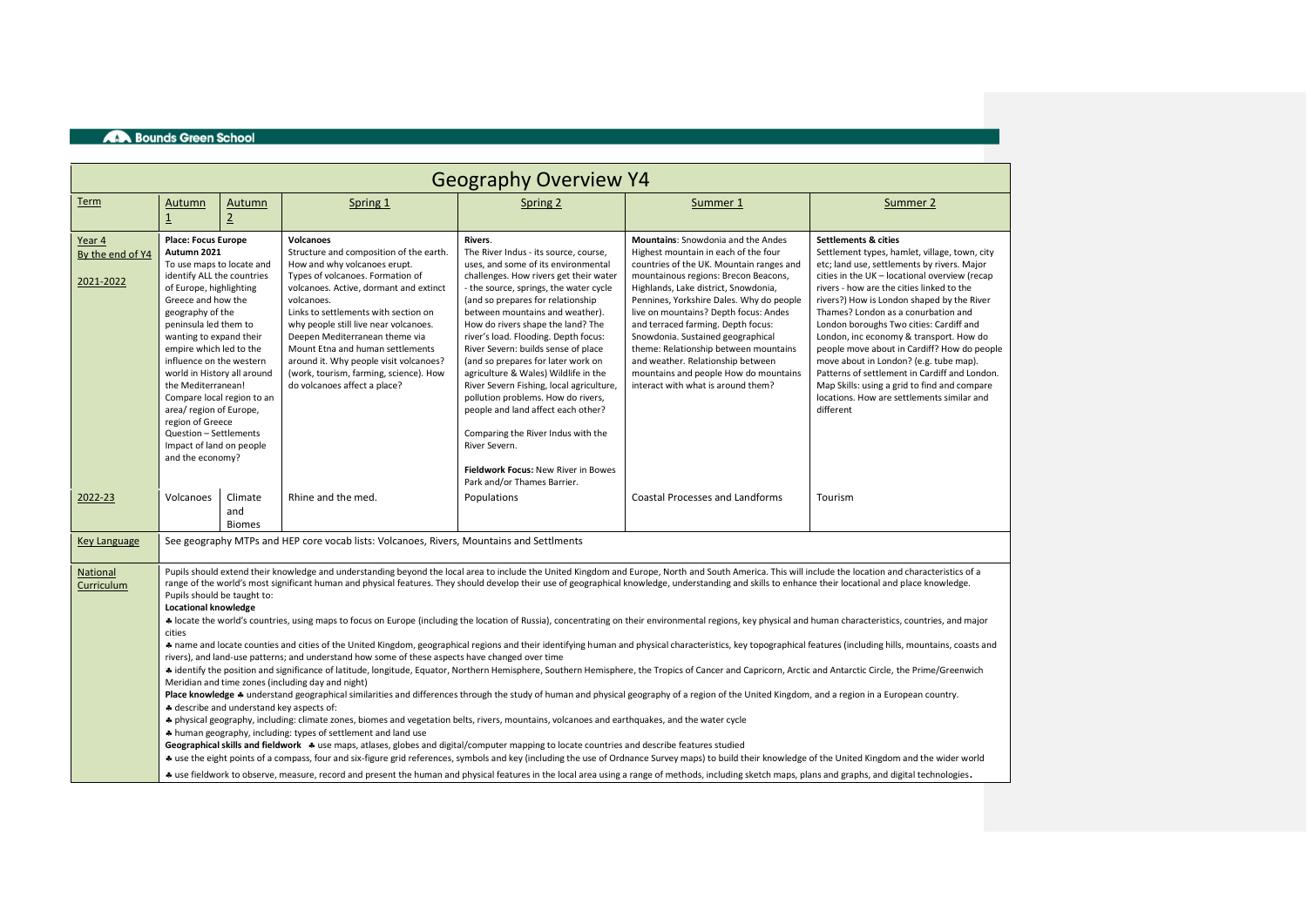| <b>Geography Overview Y5</b>                      |                                                                                                                                                                                                                                                                                                                                                                                                                                                                                                                                                                                                                                                                                                                                                                                                                                                                                                                                                                                                                                                                                                                                                                                                                                                                                                                                                                                                                                                                                                                                                                                                                                                                                                                                                                                                                                                                                                                                                                                                                                                                                                                                                                                                                                                                                                                                                                                                                                                                                                                                                                                                                                                            |                                                                                                                                                                         |                                                                                                                                                                                                                                                                                                                                                           |                                                                                                                                                                                                                                                                                                                                                                                                                                                                                                                                                                                                                                                                                                          |                                                                                                                                                                                                                                                                                                                                                                                                                                                                                                                                            |                                                                                                                                                                                                                                                                                                                                                                                                                                                                                                                                                                                                                                                               |  |  |  |
|---------------------------------------------------|------------------------------------------------------------------------------------------------------------------------------------------------------------------------------------------------------------------------------------------------------------------------------------------------------------------------------------------------------------------------------------------------------------------------------------------------------------------------------------------------------------------------------------------------------------------------------------------------------------------------------------------------------------------------------------------------------------------------------------------------------------------------------------------------------------------------------------------------------------------------------------------------------------------------------------------------------------------------------------------------------------------------------------------------------------------------------------------------------------------------------------------------------------------------------------------------------------------------------------------------------------------------------------------------------------------------------------------------------------------------------------------------------------------------------------------------------------------------------------------------------------------------------------------------------------------------------------------------------------------------------------------------------------------------------------------------------------------------------------------------------------------------------------------------------------------------------------------------------------------------------------------------------------------------------------------------------------------------------------------------------------------------------------------------------------------------------------------------------------------------------------------------------------------------------------------------------------------------------------------------------------------------------------------------------------------------------------------------------------------------------------------------------------------------------------------------------------------------------------------------------------------------------------------------------------------------------------------------------------------------------------------------------------|-------------------------------------------------------------------------------------------------------------------------------------------------------------------------|-----------------------------------------------------------------------------------------------------------------------------------------------------------------------------------------------------------------------------------------------------------------------------------------------------------------------------------------------------------|----------------------------------------------------------------------------------------------------------------------------------------------------------------------------------------------------------------------------------------------------------------------------------------------------------------------------------------------------------------------------------------------------------------------------------------------------------------------------------------------------------------------------------------------------------------------------------------------------------------------------------------------------------------------------------------------------------|--------------------------------------------------------------------------------------------------------------------------------------------------------------------------------------------------------------------------------------------------------------------------------------------------------------------------------------------------------------------------------------------------------------------------------------------------------------------------------------------------------------------------------------------|---------------------------------------------------------------------------------------------------------------------------------------------------------------------------------------------------------------------------------------------------------------------------------------------------------------------------------------------------------------------------------------------------------------------------------------------------------------------------------------------------------------------------------------------------------------------------------------------------------------------------------------------------------------|--|--|--|
| Term                                              | Autumn<br>$\overline{1}$                                                                                                                                                                                                                                                                                                                                                                                                                                                                                                                                                                                                                                                                                                                                                                                                                                                                                                                                                                                                                                                                                                                                                                                                                                                                                                                                                                                                                                                                                                                                                                                                                                                                                                                                                                                                                                                                                                                                                                                                                                                                                                                                                                                                                                                                                                                                                                                                                                                                                                                                                                                                                                   | Autumn<br>$\underline{2}$                                                                                                                                               | Spring 1                                                                                                                                                                                                                                                                                                                                                  | Spring 2                                                                                                                                                                                                                                                                                                                                                                                                                                                                                                                                                                                                                                                                                                 | Summer 1                                                                                                                                                                                                                                                                                                                                                                                                                                                                                                                                   | Summer 2                                                                                                                                                                                                                                                                                                                                                                                                                                                                                                                                                                                                                                                      |  |  |  |
| Year <sub>5</sub>                                 | the Artic: changes and<br>what we can do?<br>Investigate and explore<br>Identify, describe and<br>in local area and the<br>Arctic.<br><b>Biomes</b> and<br>$\overline{\phantom{0}}$<br>World Maps: Locate<br>and major cities                                                                                                                                                                                                                                                                                                                                                                                                                                                                                                                                                                                                                                                                                                                                                                                                                                                                                                                                                                                                                                                                                                                                                                                                                                                                                                                                                                                                                                                                                                                                                                                                                                                                                                                                                                                                                                                                                                                                                                                                                                                                                                                                                                                                                                                                                                                                                                                                                              | <b>Environment and nature</b><br>Focus on human effect on<br>climate in the Arctic Circle.<br>compare weather patterns<br>vegetation belts<br>world's countries, oceans | UK cities and counties (revisit)<br>Know the difference between a<br>city and a town<br>a place name enquiry on the<br>cities here to work out who won<br>what in the struggle for the<br>kingdom of England<br>(Human) e.g. why did Anglo<br>Saxons and Vikings move to<br>Britain? It was a time of climate<br>change then!<br>Map work focus on the UK | Rivers.<br>The River Indus - its source, course,<br>uses, and some of its environmental<br>challenges. How rivers get their water<br>- the source, springs, the water cycle<br>(and so prepares for relationship<br>between mountains and weather.<br>How do rivers shape the land? The<br>river's load. Flooding. Depth focus:<br>River Severn: builds sense of place<br>(and so prepares for later work on<br>agriculture & Wales) Wildlife in the<br>River Severn Fishing, local agriculture,<br>pollution problems. How do rivers,<br>people and land affect each other?<br>Comparing the River Indus with the<br>River Severn.<br>Fieldwork Focus: New River in Bowes<br>Park and/or Thames Barrier | <b>Mountains:</b> Snowdonia and the Andes<br>Highest mountain in each of the four<br>countries of the UK. Mountain ranges and<br>mountainous regions: Brecon Beacons,<br>Highlands, Lake district, Snowdonia,<br>Pennines, Yorkshire Dales. Why do people<br>live on mountains? Depth focus: Andes<br>and terraced farming. Depth focus:<br>Snowdonia. Sustained geographical<br>theme: Relationship between mountains<br>and weather. Relationship between<br>mountains and people How do mountains<br>interact with what is around them? | <b>Settlements &amp; cities</b><br>Settlement types, hamlet, village, town, city<br>etc; land use, settlements by rivers. Major<br>cities in the UK - locational overview (recap<br>rivers - how are the cities linked to the<br>rivers?) How is London shaped by the River<br>Thames? London as a conurbation and<br>London boroughs Two cities: Cardiff and<br>London, inc economy & transport. How do<br>people move about in Cardiff? How do people<br>move about in London? (e.g. tube map).<br>Patterns of settlement in Cardiff and London.<br>Map Skills: using a grid to find and compare<br>locations. How are settlements similar and<br>different |  |  |  |
| 2022-2023                                         | Populatio<br>n                                                                                                                                                                                                                                                                                                                                                                                                                                                                                                                                                                                                                                                                                                                                                                                                                                                                                                                                                                                                                                                                                                                                                                                                                                                                                                                                                                                                                                                                                                                                                                                                                                                                                                                                                                                                                                                                                                                                                                                                                                                                                                                                                                                                                                                                                                                                                                                                                                                                                                                                                                                                                                             | Coastal<br>Process and<br>Landforms                                                                                                                                     | Tourism                                                                                                                                                                                                                                                                                                                                                   | Earthquakes                                                                                                                                                                                                                                                                                                                                                                                                                                                                                                                                                                                                                                                                                              | Deserts                                                                                                                                                                                                                                                                                                                                                                                                                                                                                                                                    | Why is California so Thirsty?                                                                                                                                                                                                                                                                                                                                                                                                                                                                                                                                                                                                                                 |  |  |  |
| <b>Key Language</b>                               |                                                                                                                                                                                                                                                                                                                                                                                                                                                                                                                                                                                                                                                                                                                                                                                                                                                                                                                                                                                                                                                                                                                                                                                                                                                                                                                                                                                                                                                                                                                                                                                                                                                                                                                                                                                                                                                                                                                                                                                                                                                                                                                                                                                                                                                                                                                                                                                                                                                                                                                                                                                                                                                            |                                                                                                                                                                         |                                                                                                                                                                                                                                                                                                                                                           |                                                                                                                                                                                                                                                                                                                                                                                                                                                                                                                                                                                                                                                                                                          |                                                                                                                                                                                                                                                                                                                                                                                                                                                                                                                                            |                                                                                                                                                                                                                                                                                                                                                                                                                                                                                                                                                                                                                                                               |  |  |  |
| National<br>Curriculum<br>By the end of<br>Year 5 | See geography MTPs and HEP core vocab lists: Rivers, Mountains and Settlements<br>Pupils should extend their knowledge and understanding beyond the local area to include the United Kingdom and Europe, North and South America. This will include the location and characteristics of a<br>range of the world's most significant human and physical features. They should develop their use of geographical knowledge, understanding and skills to enhance their locational and place knowledge.<br>Pupils should be taught to:<br>Locational knowledge * locate the world's countries, using maps to focus on Europe (including the location of Russia) and North and Central America, concentrating on their environmental regions, key<br>physical and human characteristics, countries, and major cities<br>* name and locate counties and cities of the United Kingdom, geographical regions and their identifying human and physical characteristics, key topographical features (including hills, mountains, coasts and<br>rivers), and land-use patterns; and understand how some of these aspects have changed over time<br>+ identify the position and significance of latitude, longitude, Equator, Northern Hemisphere, Southern Hemisphere, the Tropics of Cancer and Capricorn, Arctic and Antarctic Circle, the Prime/Greenwich<br>Meridian and time zones (including day and night)<br>Place knowledge 4 understand geographical similarities and differences through the study of human and physical geography of a region of the United Kingdom, a region in a European country, and a region<br>within North or Central America Human and physical geography<br># describe and understand key aspects of:<br># physical geography, including: climate zones, biomes and vegetation belts, rivers, mountains, volcanoes and earthquakes, and the water cycle<br>+ human geography, including: types of settlement and land use, economic activity including trade links, and the distribution of natural resources including energy, food, minerals and water<br>Geographical skills and fieldwork<br>* use maps, atlases, globes and digital/computer mapping to locate countries and describe features studied<br>+ use the eight points of a compass, four and six-figure grid references, symbols and key (including the use of Ordnance Survey maps) to build their knowledge of the United Kingdom and the wider world<br>+ use fieldwork to observe, measure, record and present the human and physical features in the local area using a range of methods, including sketch maps, plans and graphs, and digital technologies. |                                                                                                                                                                         |                                                                                                                                                                                                                                                                                                                                                           |                                                                                                                                                                                                                                                                                                                                                                                                                                                                                                                                                                                                                                                                                                          |                                                                                                                                                                                                                                                                                                                                                                                                                                                                                                                                            |                                                                                                                                                                                                                                                                                                                                                                                                                                                                                                                                                                                                                                                               |  |  |  |